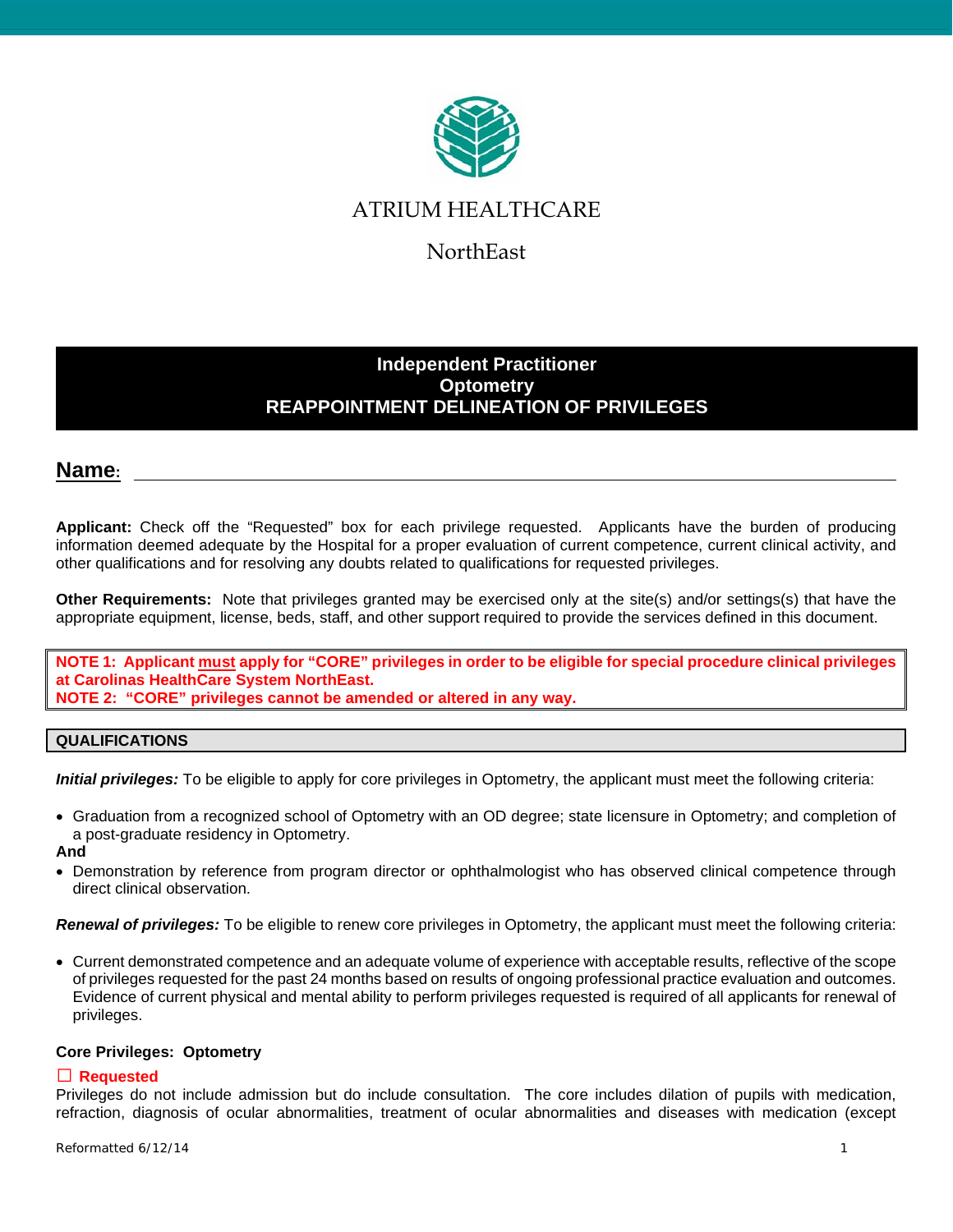

## ATRIUM HEALTHCARE

## NorthEast

glaucoma), fitting, adjustment, and repair of contact lenses and glasses, use of topical antibiotics/analgesics, removal of embedded conjunctival/corneal foreign objects and ophthalmic photography. The optometrist may order appropriate

radiologic and laboratory evaluations of ocular related disorders. These privileges do not include any of the following noncore privileges.

#### **Non-Core Privileges**

**Criteria:** To be eligible to apply for a non-core privilege listed below, the applicant must demonstrate successful completion of an approved and recognized course or acceptable supervised training in residency, fellowship, or other acceptable experience; and provide documentation of competence in performing that procedure consistent with the criteria set forth in the medical staff policies governing the exercise of specific privileges.

#### **Requested -** Treatment of Glaucoma

#### **ACKNOWLEDGEMENT OF PRACTITIONER**

I have requested only those privileges for which by education, training, current experience, and demonstrated performance I am qualified to perform, and that I wish to exercise at Carolinas HealthCare System NorthEast and….

I understand that:

(a) In exercising any clinical privileges granted, I am constrained by hospital and medical staff policies and rules applicable generally and any applicable to the particular situation.

(b) Any restriction on the clinical privileges granted to me is waived in an emergency situation and in such a situation my actions are governed by the applicable section of the medical staff bylaws or related documents.

(c) Adverse clinical privilege(s) actions are subject to the reporting requirements of the National Practitioner Data Bank and North Carolina Medical Board.

**Signed Date**

### **DEPARTMENT CHAIR'S RECOMMENDATION**

I have reviewed the requested clinical privileges and supporting documentation for the above-named applicant and:

- $\Box$  Recommend all requested privileges
- $\Box$  Recommend privileges with the following conditions/modifications:
- $\Box$  Do not recommend the following requested privileges:

| <b>Privilege</b> | Condition/modification/explanation |
|------------------|------------------------------------|
|                  |                                    |
|                  |                                    |
|                  |                                    |